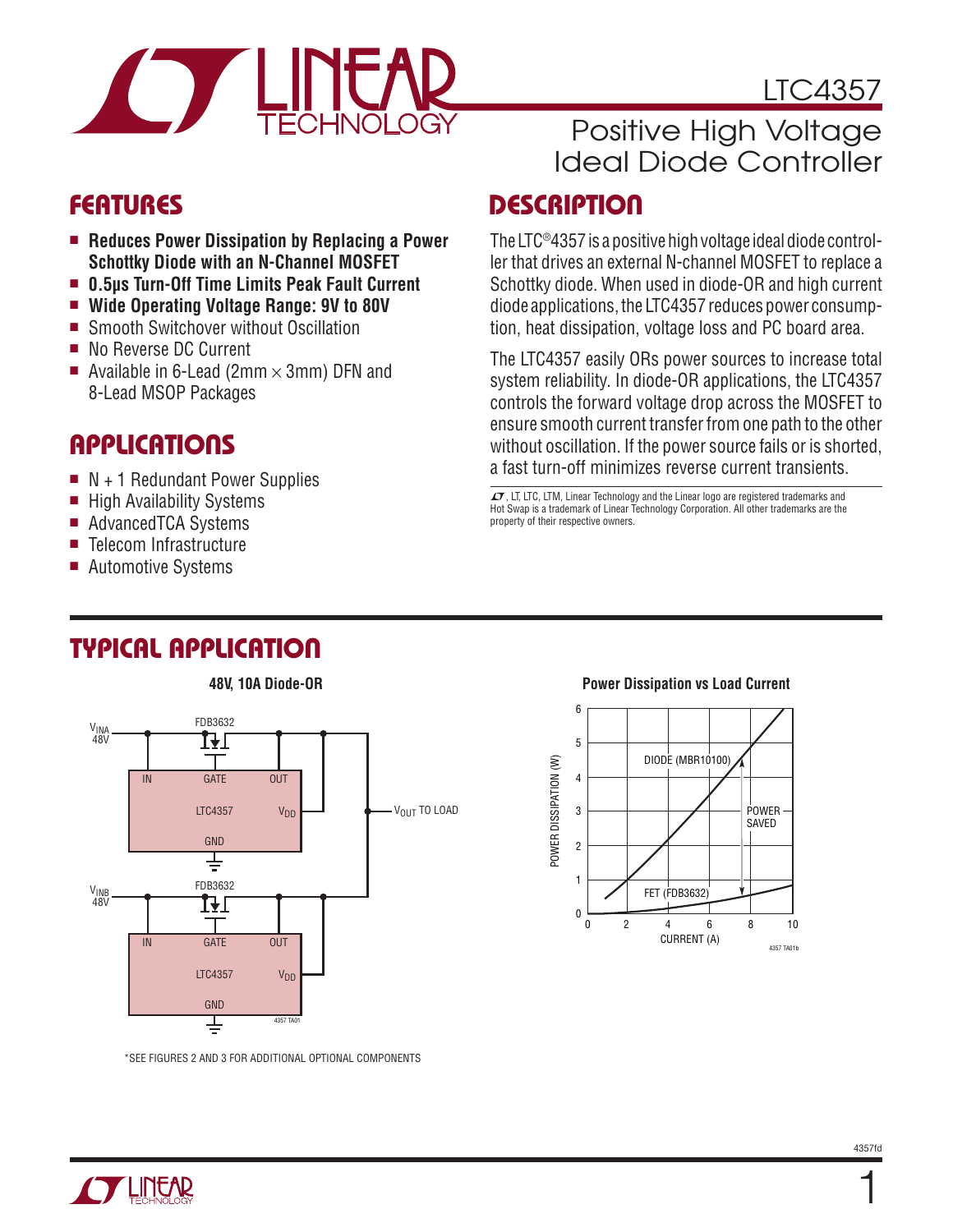#### Absolute Maximum Ratings **(Notes 1, 2)**

|  | <b>Supply Voltages</b> |
|--|------------------------|
|--|------------------------|

| Output Voltage                                  |  |
|-------------------------------------------------|--|
| GATE (Note 3) $V_{IN} - 0.2V$ to $V_{IN} + 10V$ |  |

| <b>Operating Ambient Temperature Range</b> |  |
|--------------------------------------------|--|
|                                            |  |
|                                            |  |
|                                            |  |
|                                            |  |
|                                            |  |
| Lead Temperature (Soldering, 10 sec)       |  |
|                                            |  |

#### pin Configuration



# ORDER INFORMATION

| <b>LEAD FREE FINISH</b>  | <b>TAPE AND REEL</b> | <b>PART MARKING*</b> | <b>PACKAGE DESCRIPTION</b> | <b>TEMPERATURE RANGE</b> |
|--------------------------|----------------------|----------------------|----------------------------|--------------------------|
| LTC4357CMS8#PBF          | LTC4357CMS8#TRPBF    | LTCXD                | 8-Lead Plastic MSOP        | ∣ 0°C to 70°C            |
| LTC4357IMS8#PBF          | LTC4357IMS8#TRPBF    | LTCXD                | l 8-Lead Plastic MSOP      | $-40^{\circ}$ C to 85°C  |
| LTC4357HMS8#PBF          | LTC4357HMS8#TRPBF    | LTCXD                | 8-Lead Plastic MSOP        | $-40^{\circ}$ C to 125°C |
| LTC4357MPMS8#PBF         | ITC4357MPMS8#TRPBF   | <b>LTFWZ</b>         | 8-Lead Plastic MSOP        | $-55^{\circ}$ C to 125°C |
| <b>LEAD BASED FINISH</b> | <b>TAPE AND REEL</b> | <b>PART MARKING*</b> | <b>PACKAGE DESCRIPTION</b> | <b>TEMPERATURE RANGE</b> |
| LTC4357MPMS8             | LTC4357MPMS8#TR      | <b>LTFWZ</b>         | 8-Lead Plastic MSOP        | $-55^{\circ}$ C to 125°C |

| <b>LEAD FREE FINISH</b><br>TAPE AND REEL (MINI) | <b>TAPE AND REEL</b> | <b>PART MARKING*</b> | <b>PACKAGE DESCRIPTION</b>                   | TEMPERATURE RANGE  |
|-------------------------------------------------|----------------------|----------------------|----------------------------------------------|--------------------|
| LTC4357CDCB#TRMPBF                              | 'LTC4357CDCB#TRPBF   | LCXF                 | l 6-Lead (2mm $\times$ 3mm) Plastic DFN $\,$ | l 0°C to 70°C l    |
| LTC4357IDCB#TRMPBF                              | LITC4357IDCB#TRPBF   | LCXF                 | l 6-Lead (2mm $\times$ 3mm) Plastic DFN $\,$ | l –40°C to 85°C l  |
| LTC4357HDCB#TRMPBF                              | LTC4357HDCB#TRPBF    | LCXF                 | 6-Lead (2mm $\times$ 3mm) Plastic DFN $\,$   | l –40°C to 125°C l |

TRM = 500 pieces. \*Temperature grades are identified by a label on the shipping container.

Consult LTC Marketing for parts specified with wider operating temperature ranges.

Consult LTC Marketing for information on lead based finish parts.

For more information on lead free part marking, go to: http://www.linear.com/leadfree/

For more information on tape and reel specifications, go to: http://www.linear.com/tapeandreel/



4357fd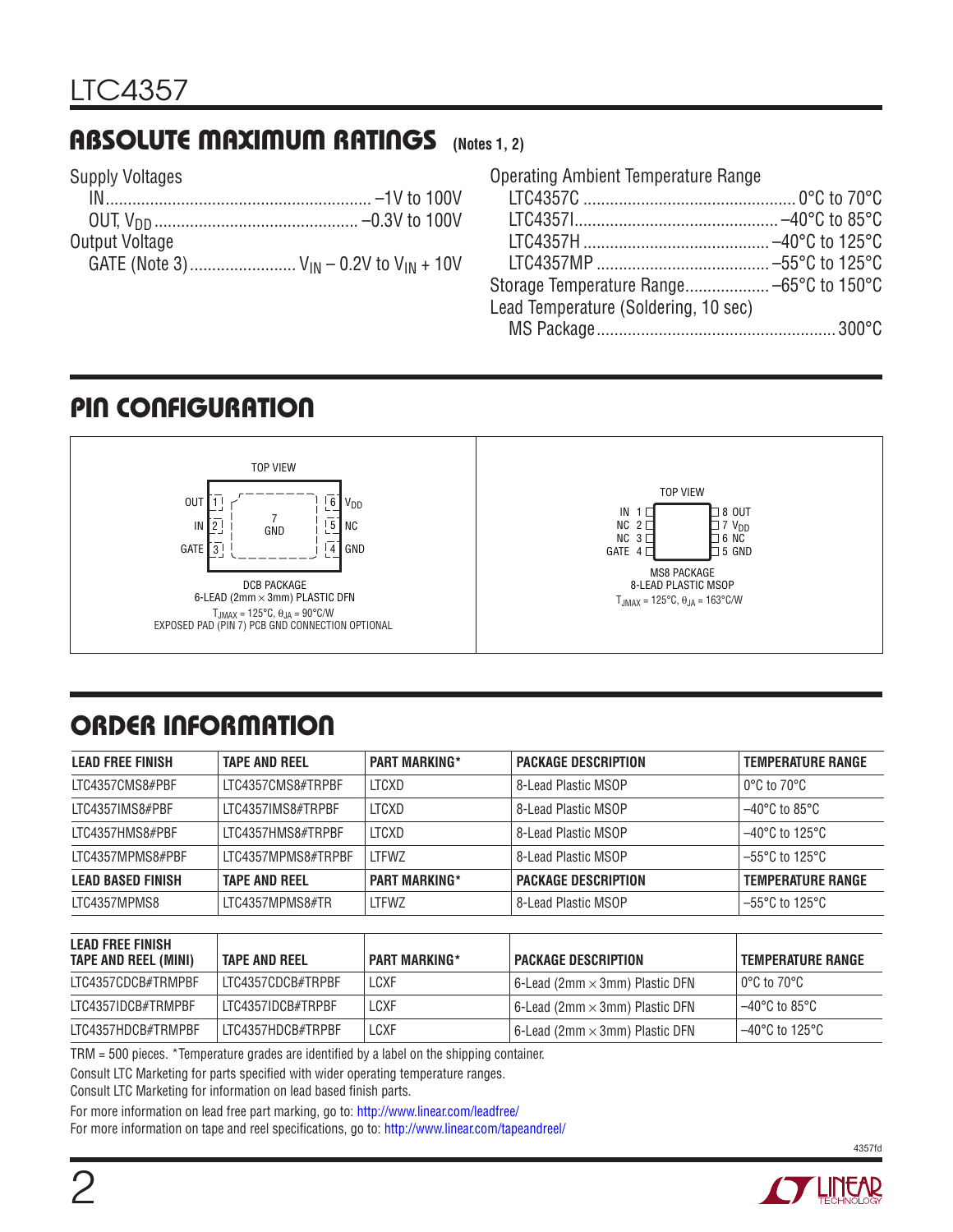#### **ELECTRICAL CHARACTERISTICS** The  $\bullet$  denotes the specifications which apply over the full operating

temperature range, otherwise specifications are at T<sub>A</sub> = 25°C. V<sub>OUT</sub> = V<sub>DD</sub>, V<sub>DD</sub> = 9V to 80V unless otherwise noted.

| <b>SYMBOL</b>         | <b>PARAMETER</b>                                                       | <b>CONDITIONS</b>                                                                        | <b>MIN</b> | <b>TYP</b> | <b>MAX</b> | UNITS  |
|-----------------------|------------------------------------------------------------------------|------------------------------------------------------------------------------------------|------------|------------|------------|--------|
| $V_{DD}$              | <b>Operating Supply Range</b>                                          |                                                                                          | 9          |            | 80         | $\vee$ |
| $I_{DD}$              | <b>Supply Current</b>                                                  |                                                                                          |            | 0.5        | 1.25       | mA     |
| $I_{IN}$              | <b>IN Pin Current</b>                                                  | $V_{IN} = V_{OUT} \pm 1V$                                                                | 150        | 350        | 500        | μA     |
| $I_{\text{OUT}}$      | <b>OUT Pin Current</b>                                                 | $V_{IN} = V_{OIII} \pm 1V$                                                               |            | 80         | 210        | μA     |
| $\Delta V_{GATE}$     | External N-Channel Gate Drive<br>$(V_{GATE} - V_{IN})$                 | $V_{DD}$ , $V_{OUT}$ = 20V to 80V<br>$V_{DD}$ , $V_{OIII}$ = 9V to 20V                   | 10<br>4.5  | 12<br>6    | 15<br>15   | V<br>V |
| I <sub>GATE(UP)</sub> | External N-Channel Gate Pull-Up Current                                | $V_{GATE} = V_{IN}$ , $V_{IN} - V_{OUT} = 0.1V$                                          | $-14$      | $-20$      | $-26$      | μA     |
| IGATE(DOWN)           | External N-Channel Gate Pull-Down<br><b>Current in Fault Condition</b> | $VGATF = VIN + 5V$                                                                       |            | 2          |            | A      |
| $t_{OFF}$             | Gate Turn-Off Time                                                     | $V_{IN} - V_{OUT} = 55mV$ <sup>-1V</sup> ,<br>$V_{GATE} - V_{IN}$ < 1V, $C_{GATE}$ = 0pF |            | 300        | 500        | ns     |
| $\Delta V_{SD}$       | Source-Drain Regulation Voltage<br>$(V_{IN} - V_{OUT})$                | $VGATF - VIN = 2.5V$                                                                     | 10         | 25         | 55         | mV     |

**Note 1:** Stresses beyond those listed under Absolute Maximum Ratings may cause permanent damage to the device. Exposure to any Absolute Maximum Rating condition for extended periods may affect device reliability and lifetime.

**Note 2:** All currents into pins are positive, all voltages are referenced to GND unless otherwise specified.

**Note 3:** An internal clamp limits the GATE pin to a minimum of 10V above IN or 100V above GND. Driving this pin to voltages beyond this clamp may damage the device.

## Typical Performance Characteristics



**TLINEAR** 

3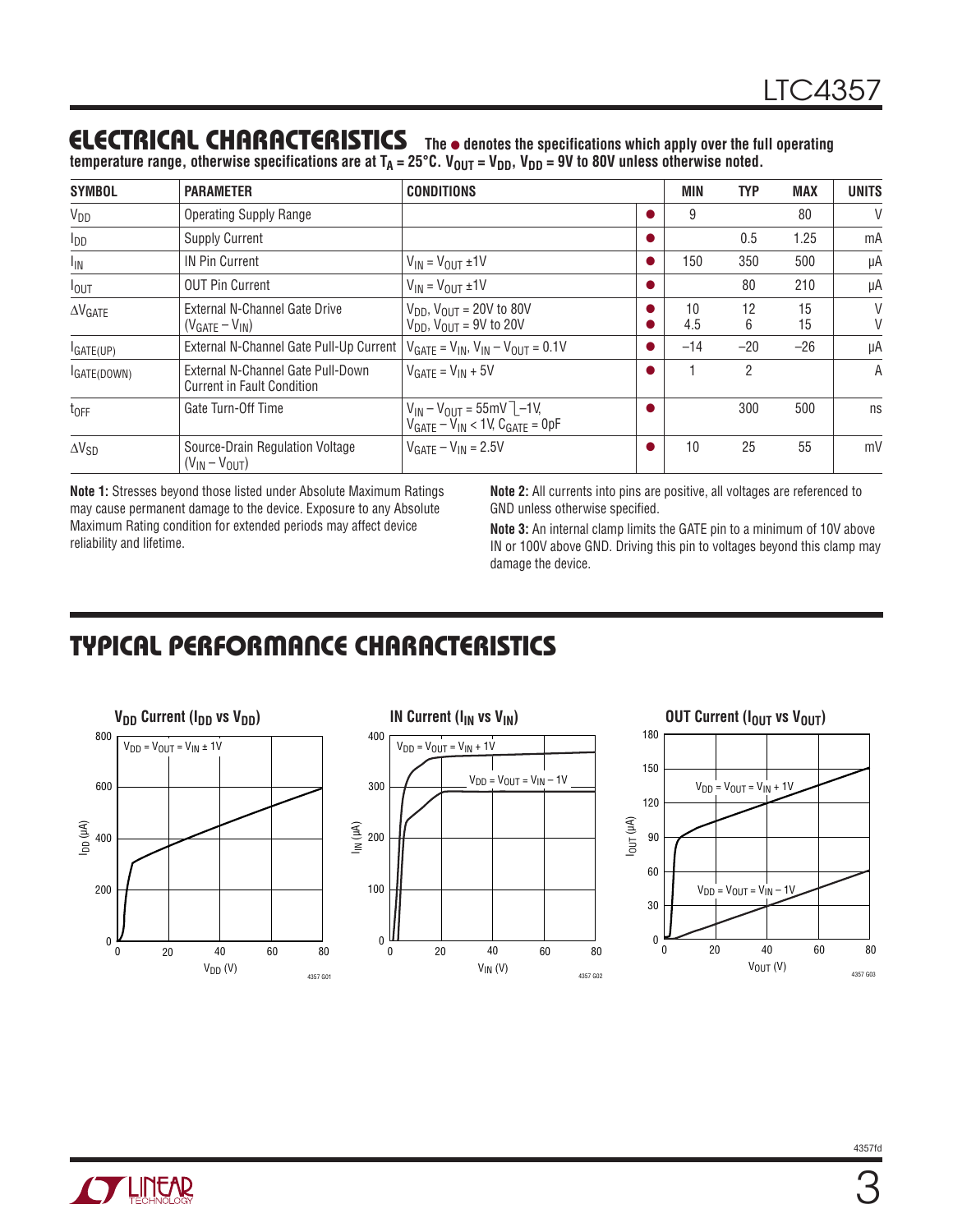## Typical Performance Characteristics



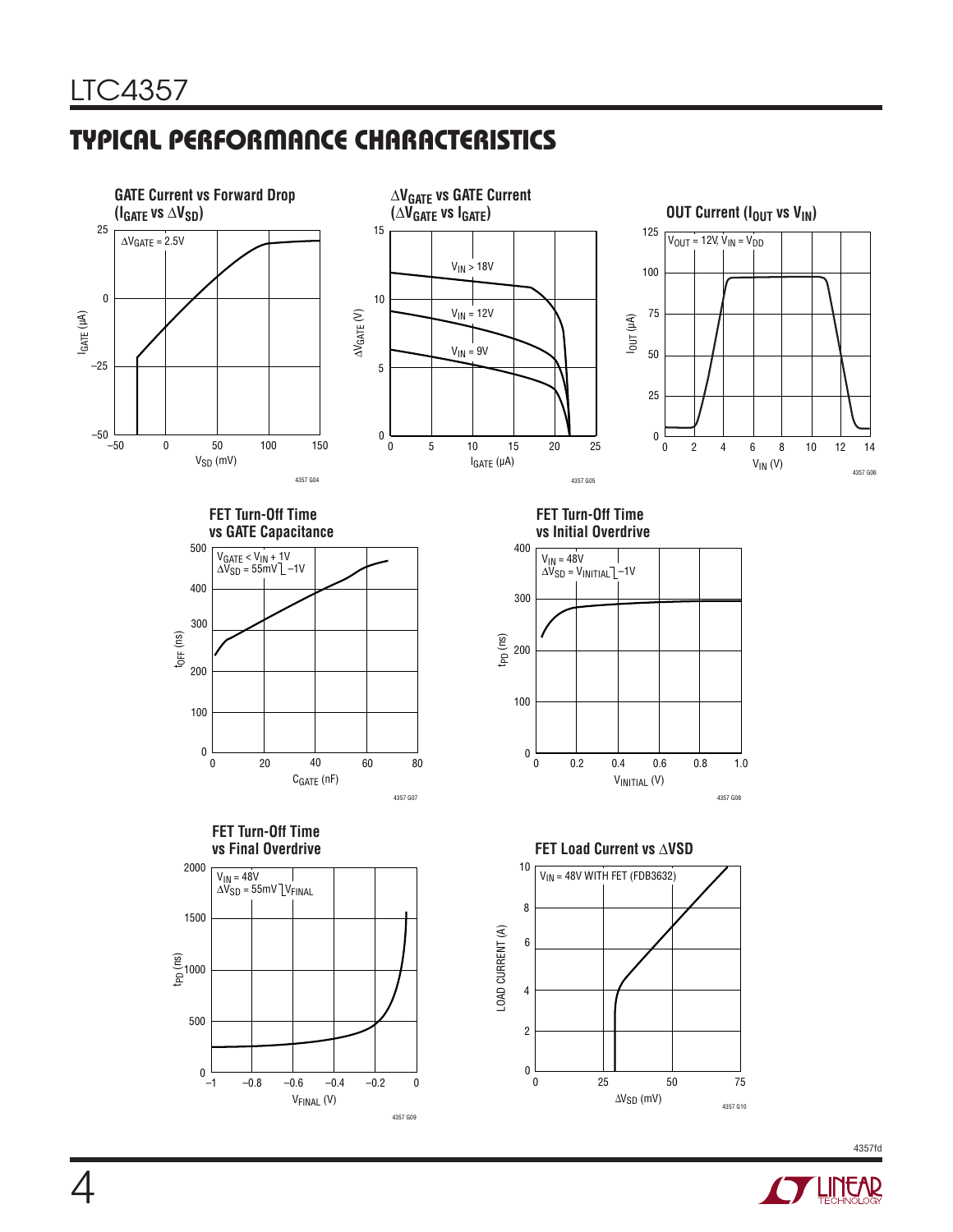#### Pin Functions

**Exposed Pad:** Exposed pad may be left open or connected to GND.

**GATE:** Gate Drive Output. The GATE pin pulls high, enhancing the N-channel MOSFET when the load current creates more than 25mV of voltage drop across the MOSFET. When the load current is small, the gate is actively driven to maintain 25mV across the MOSFET. If reverse current develops more than –25mV of voltage drop across the MOSFET, a fast pull-down circuit quickly connects the GATE pin to the IN pin, turning off the MOSFET.

**GND:** Device Ground.

**IN:** Input Voltage and GATE Fast Pull-Down Return. IN is the anode of the ideal diode and connects to the source of the N-channel MOSFET. The voltage sensed at this pin is used to control the source-drain voltage across the MOSFET. The GATE fast pull-down current is returned through the IN pin. Connect this pin as close as possible to the MOSFET source.

**NC:** No Connection. Not internally connected.

**OUT:** Drain Voltage Sense. OUT is the cathode of the ideal diode and the common output when multiple LTC4357s are configured as an ideal diode-OR. It connects to the drain of the N-channel MOSFET. The voltage sensed at this pin is used to control the source-drain voltage across the MOSFET.

**V<sub>DD</sub>:** Positive Supply Input. The LTC4357 is powered from the  $V_{DD}$  pin. Connect this pin to OUT either directly or through an RC hold-up circuit.



#### block diagram

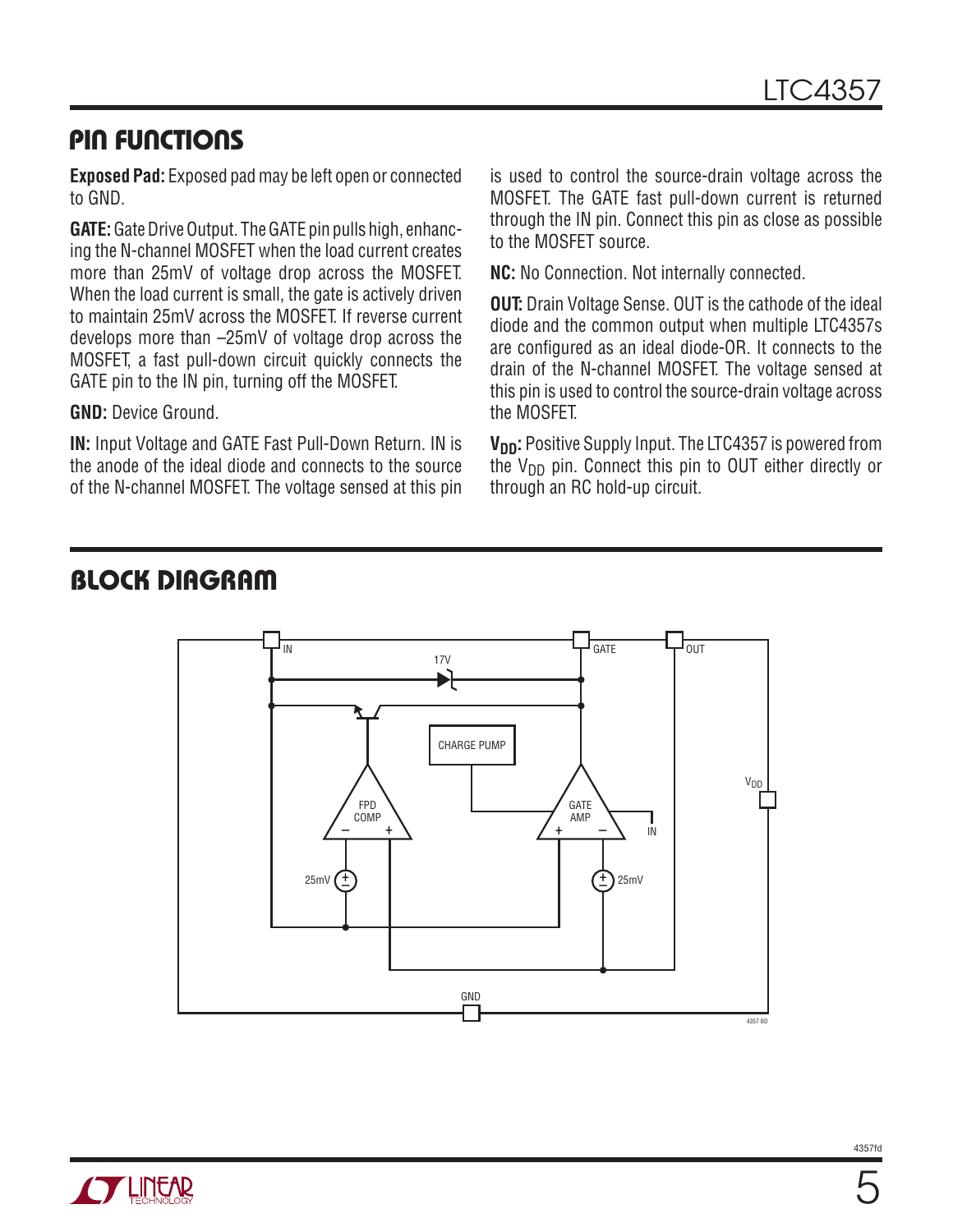# **OPERATION**

High availability systems often employ parallel-connected power supplies or battery feeds to achieve redundancy and enhance system reliability. ORing diodes have been a popular means of connecting these supplies at the point of load. The disadvantage of this approach is the forward voltage drop and resulting efficiency loss. This drop reduces the available supply voltage and dissipates significant power. Using an N-channel MOSFET to replace a Schottky diode reduces the power dissipation and eliminates the need for costly heat sinks or large thermal layouts in high power applications.

The LTC4357 controls an external N-channel MOSFET to form an ideal diode. The voltage across the source and drain is monitored by the IN and OUT pins, and the GATE pin drives the MOSFET to control its operation. In effect the MOSFET source and drain serve as the anode and cathode of an ideal diode.

At power-up, the load current initially flows through the body diode of the MOSFET. The resulting high forward voltage is detected at the IN and OUT pins, and the LTC4357 drives the GATE pin to servo the forward drop to 25mV. If the load current causes more than 25mV of voltage drop when the MOSFET gate is driven fully on, the forward voltage is equal to  $R_{DS(ON)} \cdot I_{LOAD}$ .

If the load current is reduced causing the forward drop to fall below 25mV, the MOSFET gate is driven lower by a weak pull-down in an attempt to maintain the drop at 25mV. If the load current reverses and the voltage across IN to OUT is more negative than –25mV the LTC4357 responds by pulling the MOSFET gate low with a strong pull-down.

In the event of a power supply failure, such as if the output of a fully loaded supply is suddenly shorted to ground, reverse current temporarily flows through the MOSFET that is on. This current is sourced from any load capacitance and from the other supplies. The LTC4357 quickly responds to this condition turning off the MOSFET in about 500ns, thus minimizing the disturbance to the output bus.

## Applications Information

#### **MOSFET Selection**

The LTC4357 drives an N-channel MOSFET to conduct the load current. The important features of the MOSFET are on-resistance,  $R_{DS(ON)}$ , the maximum drain-source voltage,  $V_{\text{DSS}}$ , and the gate threshold voltage.

Gate drive is compatible with 4.5V logic-level MOSFETs in low voltage applications ( $V_{DD}$  = 9V to 20V). At higher voltages ( $V_{DD}$  = 20V to 80V) standard 10V threshold MOS-FETs may be used. An internal clamp limits the gate drive to 15V between the GATE and IN pins. An external Zener clamp may be added between GATE and IN for MOSFETs with a  $V_{GS(MAX)}$  of less than 15V.

The maximum allowable drain-source voltage,  $BV<sub>DSS</sub>$ , must be higher than the power supply voltage. If an input is connected to GND, the full supply voltage will appear across the MOSFET.

#### **ORing Two-Supply Outputs**

Where LTC4357s are used to combine the outputs of two power supplies, the supply with the highest output voltage sources most or all of the load current. If this supply's output is quickly shorted to ground while delivering load current, the flow of current temporarily reverses and flows backwards through the LTC4357's MOSFET. When the reverse current produces a voltage drop across the MOSFET of more than –25mV, the LTC4357's fast pull-down activates and quickly turns off the MOSFET.

If the other, initially lower, supply was not delivering load current at the time of the fault, the output falls until the body diode of its ORing MOSFET conducts. Meanwhile, the LTC4357 charges its MOSFET gate with 20µA until the forward drop is reduced to 25mV. If instead this supply was delivering load current at the time of the fault, its associated ORing MOSFET was already driven at least partially on, and the LTC4357 will simply drive the MOSFET gate harder in an effort to maintain a drop of 25mV.



4357fd

6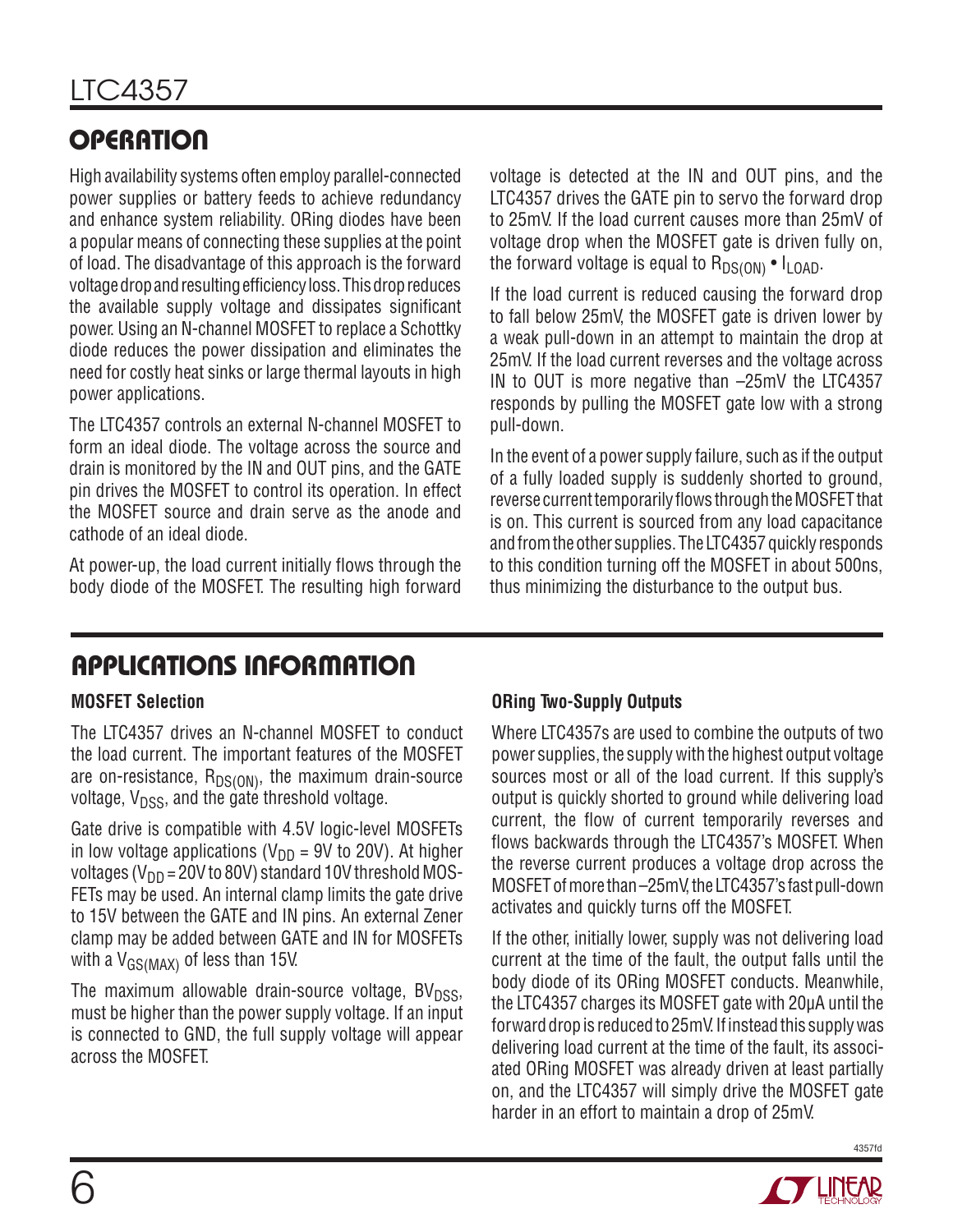## Applications Information

#### **Load Sharing**

The application in Figure 1 combines the outputs of multiple, redundant supplies using a simple technique known as droop sharing. Load current is first taken from the highest output, with the low outputs contributing as the output voltage falls under increased loading. The 25mV regulation technique ensures smooth load sharing between outputs without oscillation. The degree of sharing is a function of  $R_{DS(ON)}$ , the output impedance of the supplies and their initial output voltages.



**Figure 1. Droop Sharing Redundant Supplies**

#### **Input Short-Circuit Faults**

The dynamic behavior of an active, ideal diode entering reverse bias is most accurately characterized by a delay followed by a period of reverse recovery. During the delay phase some reverse current is built up, limited by parasitic resistances and inductances. During the reverse recovery phase, energy stored in the parasitic inductances is transferred to other elements in the circuit. Current slew rates during reverse recovery may reach 100A/µs or higher.

High slew rates coupled with parasitic inductances in series with the input and output paths may cause potentially destructive transients to appear at the IN and OUT pins of the LTC4357 during reverse recovery. A zero impedance short-circuit directly across the input of the circuit is especially troublesome because it permits the highest possible reverse current to build up during the delay phase. When the MOSFET finally commutates the reverse current the LTC4357 IN pin experiences a negative voltage spike, while the OUT pin spikes in the positive direction.

To prevent damage to the LTC4357 under conditions of input short-circuit, protect the IN pin and OUT pin as shown in Figure 2. The IN pin is protected by clamping to the GND pin in the negative direction. Protect the OUT pin with a clamp, such as with a TVS or TransZorb, or with a local bypass capacitor of at least 10µF. In low voltage applications the MOSFET's drain-source breakdown may be sufficient to protect the OUT pin, provided  $BV<sub>DSS</sub> +$  $V_{IN}$  < 100V.

Parasitic inductance between the load bypass and the LTC4357 allows a zero impedance input short to collapse the voltage at the  $V_{DD}$  pin, which increases the total turn-off time ( $t_{\text{OFF}}$ ). For applications up to 30V, bypass the V<sub>DD</sub> pin with 39 $\mu$ F; above 30V use at least 100 $\mu$ F. If V<sub>DD</sub> is powered from the output side, one capacitor serves to guard against  $V_{DD}$  collapse and also protect OUT from voltage spikes. If the OUT pin is protected by a diode clamp or if  $V_{DD}$  is powered from the input side, decouple the  $V_{DD}$  pin with a separate 100Ω, 100nF filter (see Figure 3). In applications above 10A increase the filter capacitor to 1µF.



 $\overline{7}$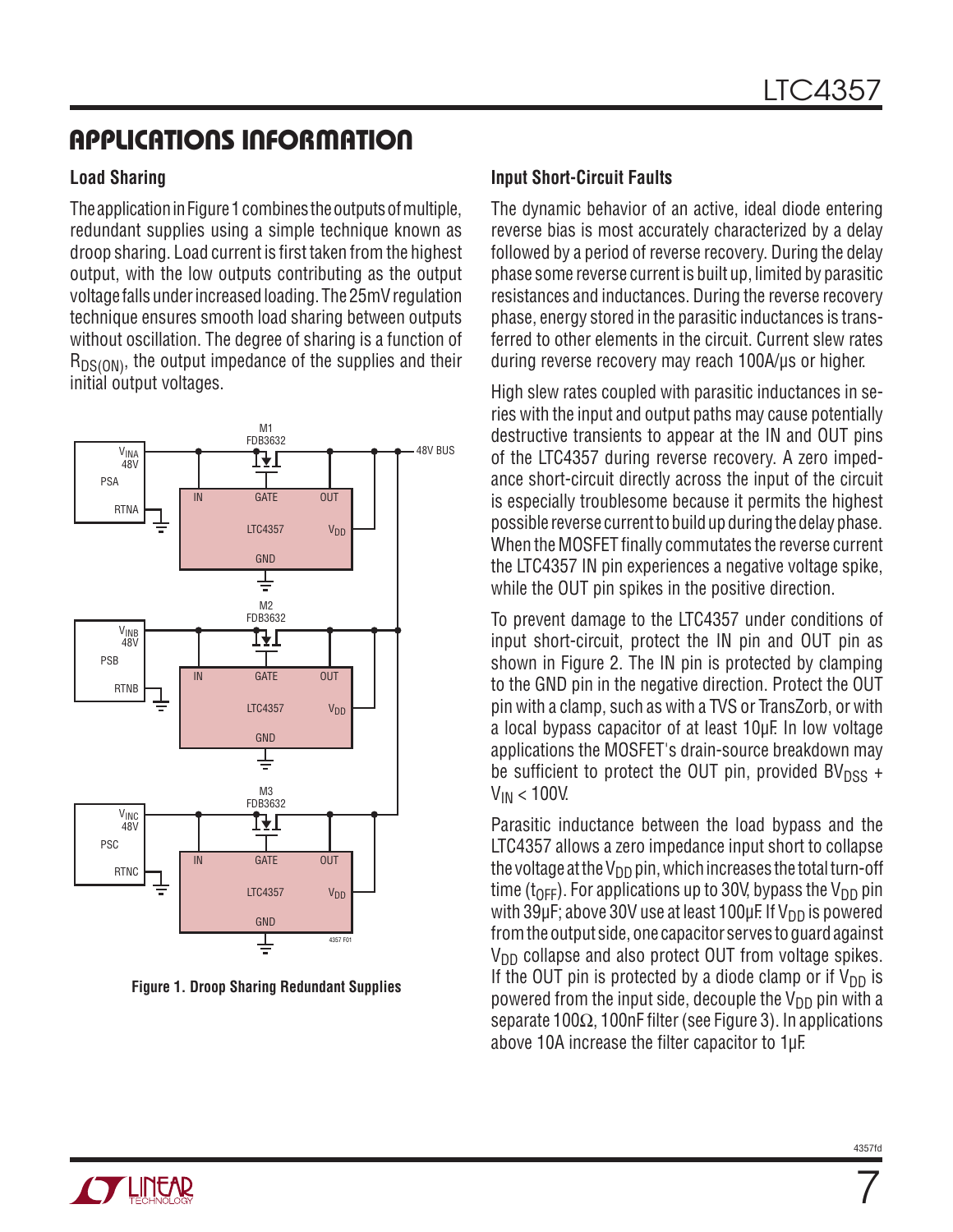## Applications Information



**Figure 2. Reverse Recovery Produces Inductive Spikes at the IN and OUT Pin. The Polarity of Step Recovery Spikes is Shown Across Parasitic Inductances**



Figure 3. Protecting Against Collapse of V<sub>DD</sub> During Reverse Recovery

#### **Design Example**

The following design example demonstrates the calculations involved for selecting components in a 12V system with 10A maximum load current (see Figure 4).

First, calculate the  $R_{DS(ON)}$  of the MOSFET to achieve the desired forward drop at full load. Assuming  $V_{DROP} = 0.1V$ ,

$$
R_{DS(ON)} \leq \frac{V_{DROP}}{I_{LOAD}} = \frac{0.1V}{10A}
$$

$$
R_{DS(ON)} \leq 10m\Omega
$$

The Si4874DY offers a good solution, in an S8 package with  $R_{DS(ON)} = 10 \text{m}\Omega(\text{max})$  and BV<sub>DSS</sub> of 30V.

The maximum power dissipation in the MOSFET is:

 $P = I_{LOAD}^2 \cdot R_{DS(ON)} = (10A)^2 \cdot 10m\Omega = 1W$ 

With less than 39µF of local bypass, the recommended RC values of 100 $\Omega$  and 0.1µF were used in Figure 4.

Since  $BV<sub>DSS</sub> + V<sub>IN</sub>$  is much less than 100V, output clamping is unnecessary.



**Figure 4. 12V, 10A Diode-OR**



4357fd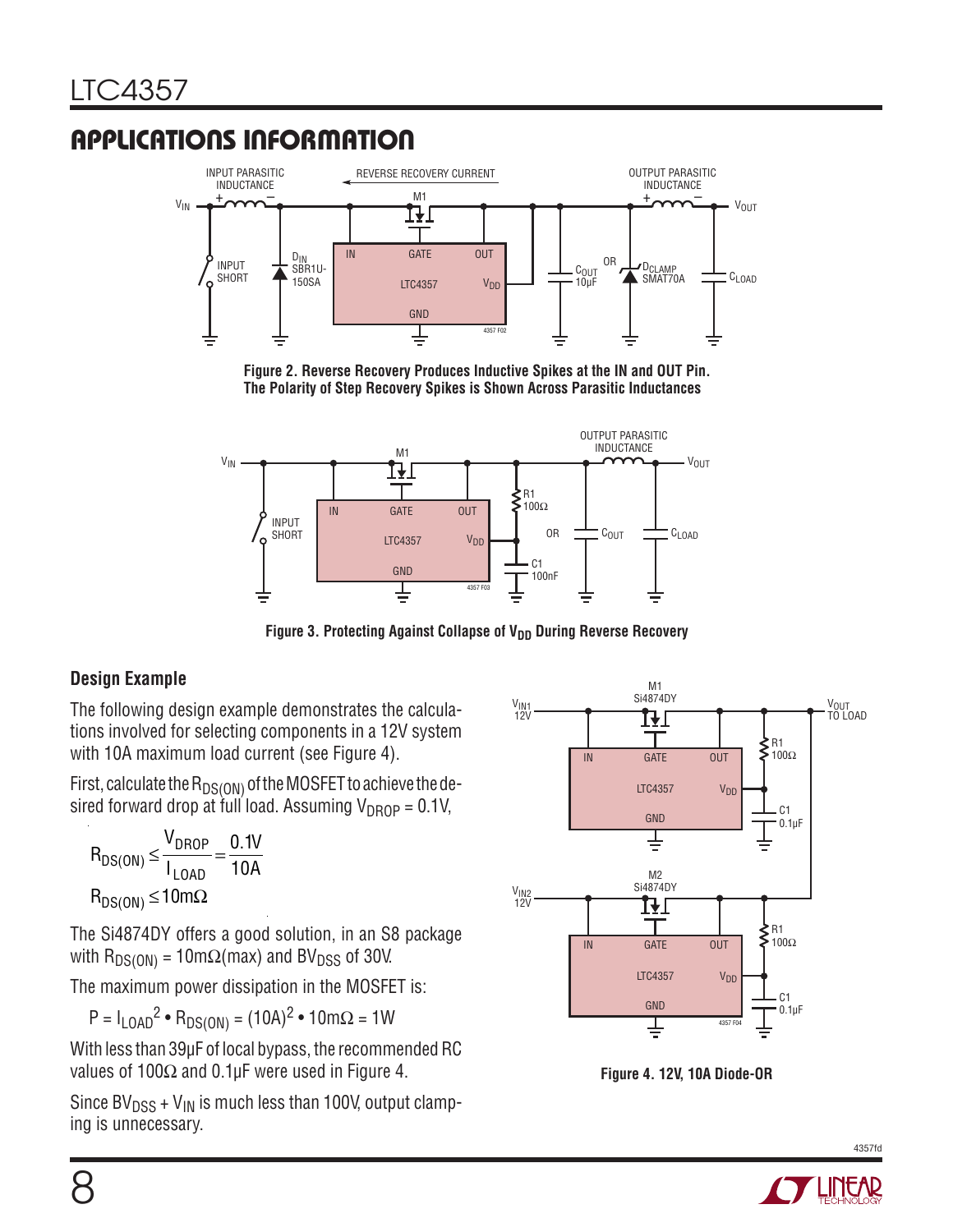## Applications Information

#### **Layout Considerations**

Connect the IN and OUT pins as close as possible to the MOSFET's source and drain pins. Keep the traces to the MOSFET wide and short to minimize resistive losses. See Figure 5.

For the DFN package, pin spacing may be a concern at voltages greater than 30V. Check creepage and clearance guidelines to determine if this is an issue. To increase the pin spacing between high voltage and ground pins, leave the exposed pad connection open. Use no-clean solder to minimize PCB contamination.







9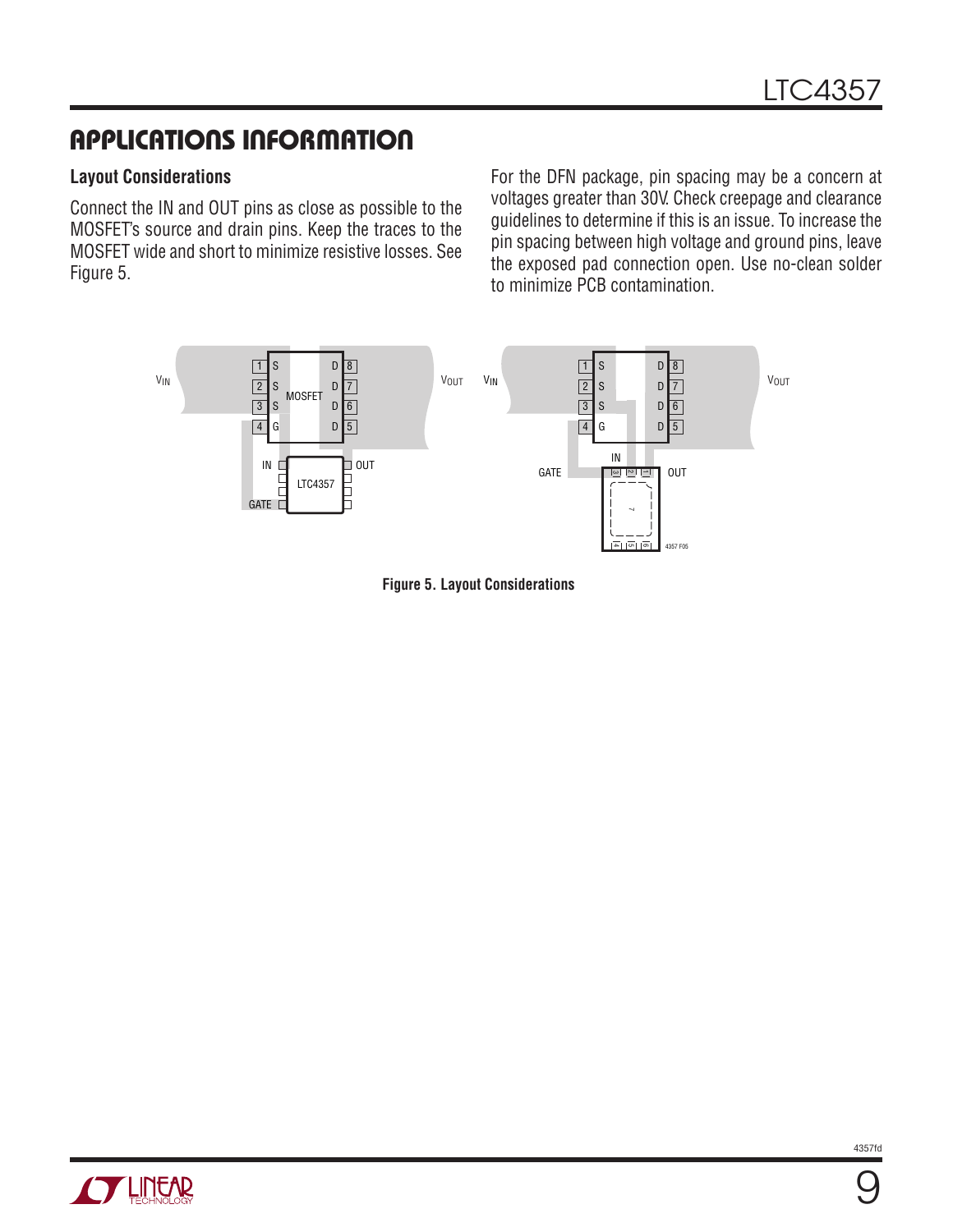#### Typical Applications

#### **Solar Panel Charging a Battery**



**–12V Reverse Input Protection –48V Reverse Input Protection** M1 M1 V<sub>OUT</sub><br>48V  $\frac{V_{IN}}{12V}$  $V_{IN}$  Si4874DY V<sub>OUT</sub><br>12V  $\frac{V_{IN}}{48V}$  $V_{IN}$  FDB3632 10A 10A CLOAD CLOAD Ţ 곻 IN OUT GATE IN OUT GATE LTC4357 V<sub>DD</sub> LTC4357 **V**<sub>DD</sub> DCLAMP SMAT70A GND GND 4357 TA03 D1 D1 MMBD1205 4357 TA04 MMBD1205







4357fd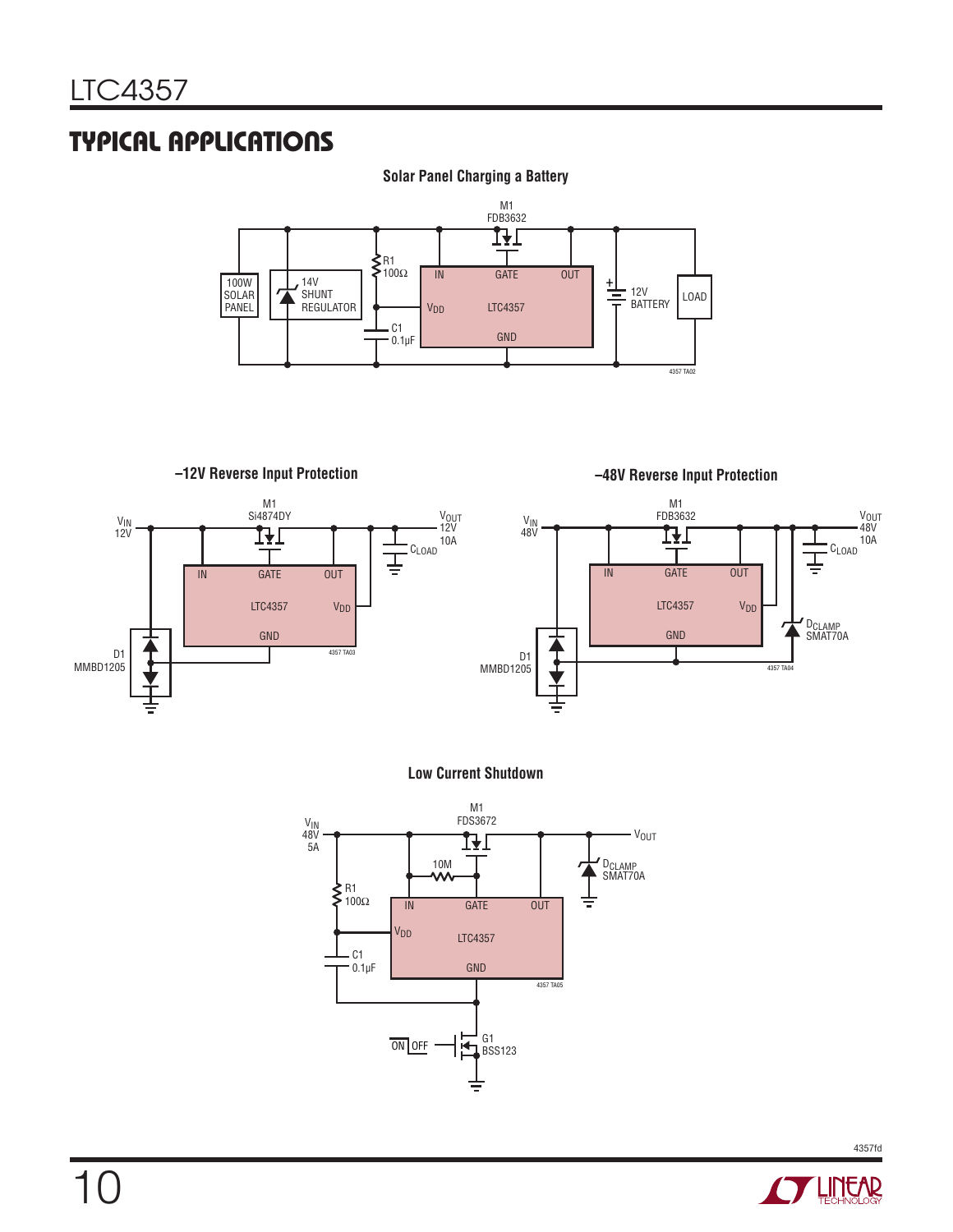#### Package Description



**DCB Package 6-Lead Plastic DFN (2mm** × **3mm)** (Reference LTC DWG # 05-08-1715 Rev A)

NOTE:

- 1. DRAWING TO BE MADE A JEDEC PACKAGE OUTLINE M0-229 VARIATION OF (TBD)
- 2. DRAWING NOT TO SCALE
- 3. ALL DIMENSIONS ARE IN MILLIMETERS
- 4. DIMENSIONS OF EXPOSED PAD ON BOTTOM OF PACKAGE DO NOT INCLUDE MOLD FLASH. MOLD FLASH, IF PRESENT, SHALL NOT EXCEED 0.15mm ON ANY SIDE
- 5. EXPOSED PAD SHALL BE SOLDER PLATED
- 6. SHADED AREA IS ONLY A REFERENCE FOR PIN 1 LOCATION ON THE TOP AND BOTTOM OF PACKAGE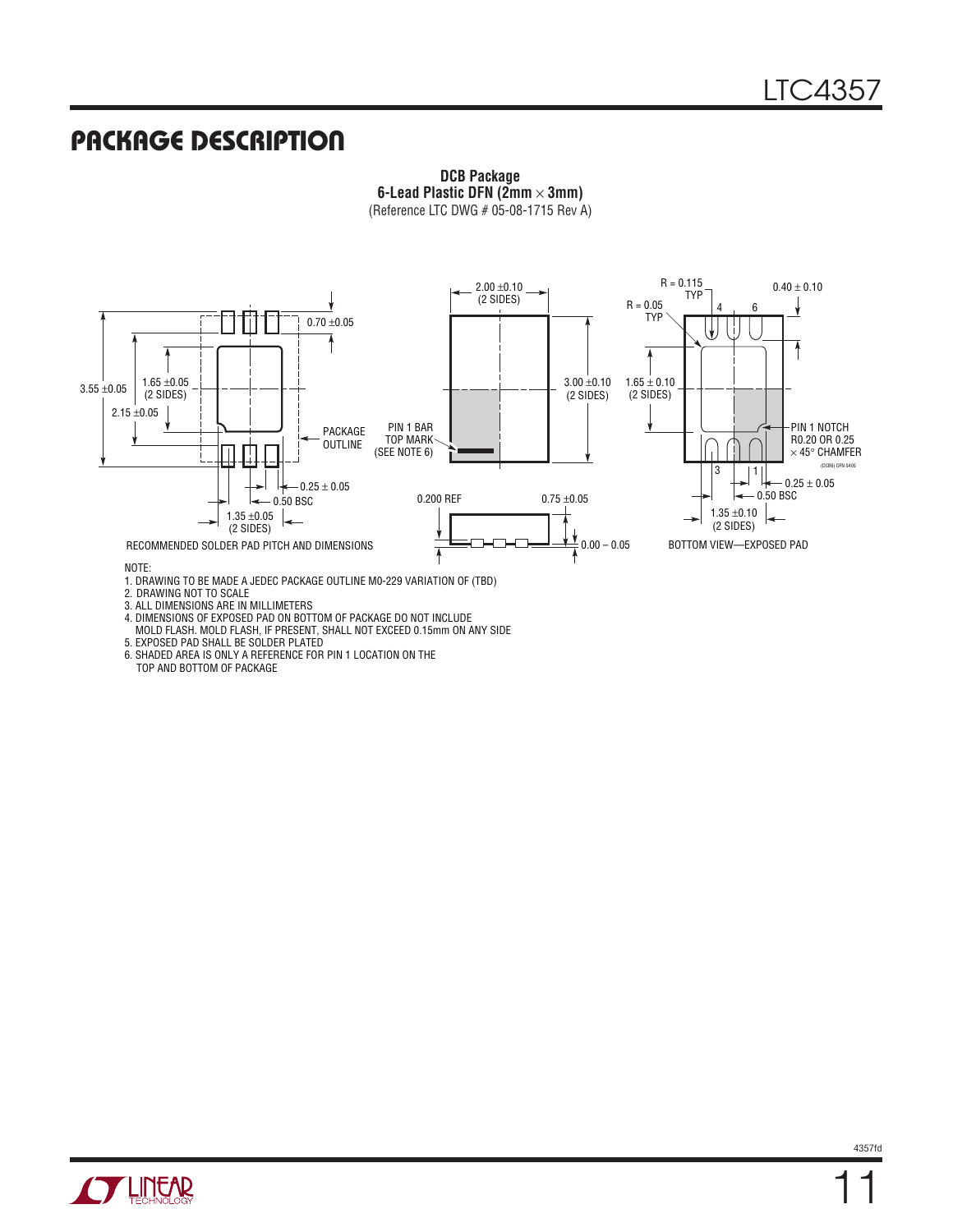#### Package Description

#### **MS8 Package 8-Lead Plastic MSOP** (Reference LTC DWG # 05-08-1660 Rev F)



3. DIMENSION DOES NOT INCLUDE MOLD FLASH, PROTRUSIONS OR GATE BURRS.

 MOLD FLASH, PROTRUSIONS OR GATE BURRS SHALL NOT EXCEED 0.152mm (.006") PER SIDE 4. DIMENSION DOES NOT INCLUDE INTERLEAD FLASH OR PROTRUSIONS.

INTERLEAD FLASH OR PROTRUSIONS SHALL NOT EXCEED 0.152mm (.006") PER SIDE

5. LEAD COPLANARITY (BOTTOM OF LEADS AFTER FORMING) SHALL BE 0.102mm (.004") MAX

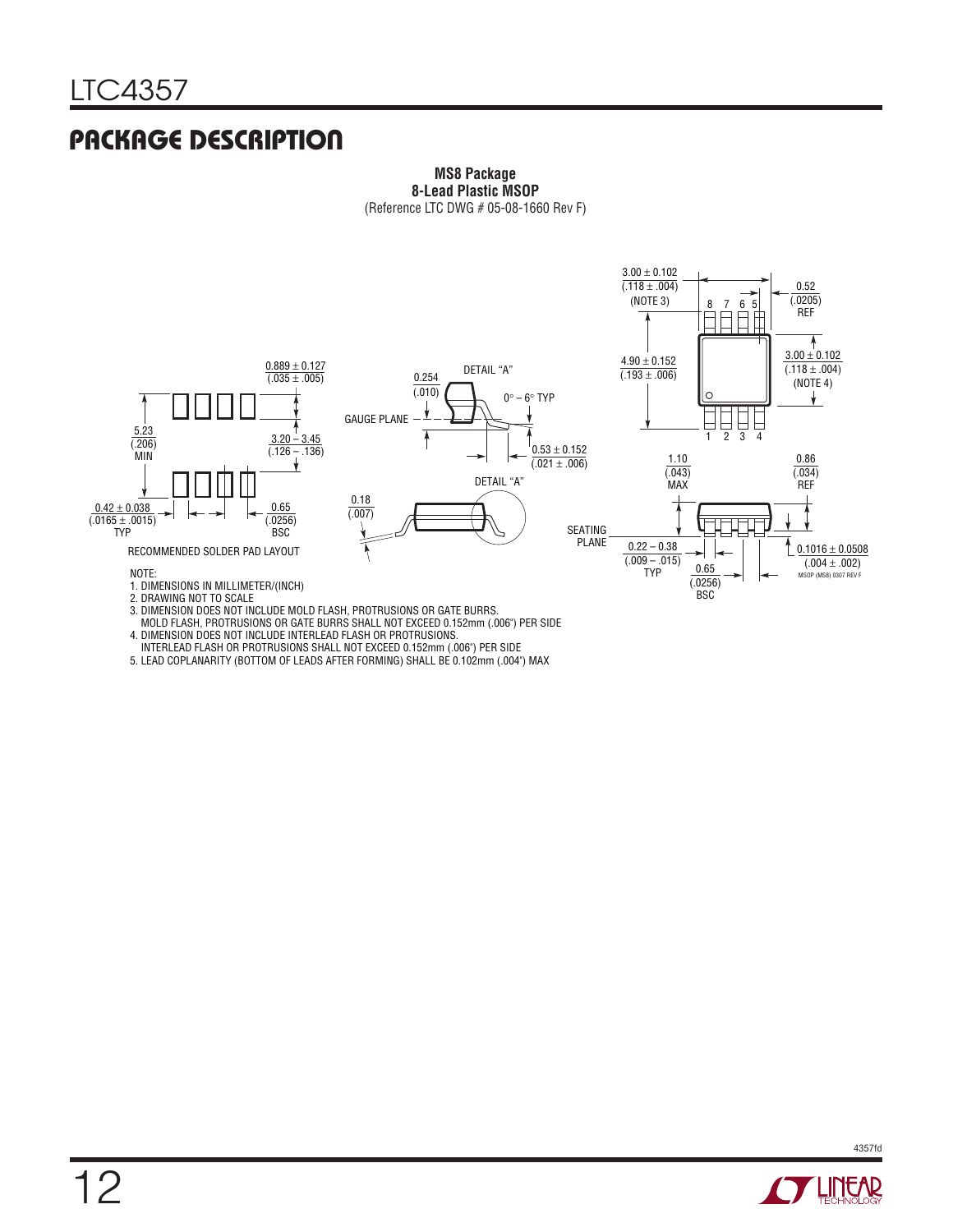#### REVISION HISTORY (Revision history begins at Rev D)

| <b>REV</b> | <b>DATE</b> | <b>DESCRIPTION</b>                                                                                                       | <b>PAGE NUMBER</b> |
|------------|-------------|--------------------------------------------------------------------------------------------------------------------------|--------------------|
| ŋ.         | 09/10       | Revised $\theta_{JA}$ value for MS8 package in Pin Configuration section and added MP-grade to Order Information section |                    |
|            |             | Added two new plots and revised remaining curves in Typical Performance Characteristics section                          | 3, 4               |
|            |             | Updated Electrical Characteristics section                                                                               | 4                  |
|            |             | Revised Figure 2 and Figure 4 in Applications Information section                                                        |                    |

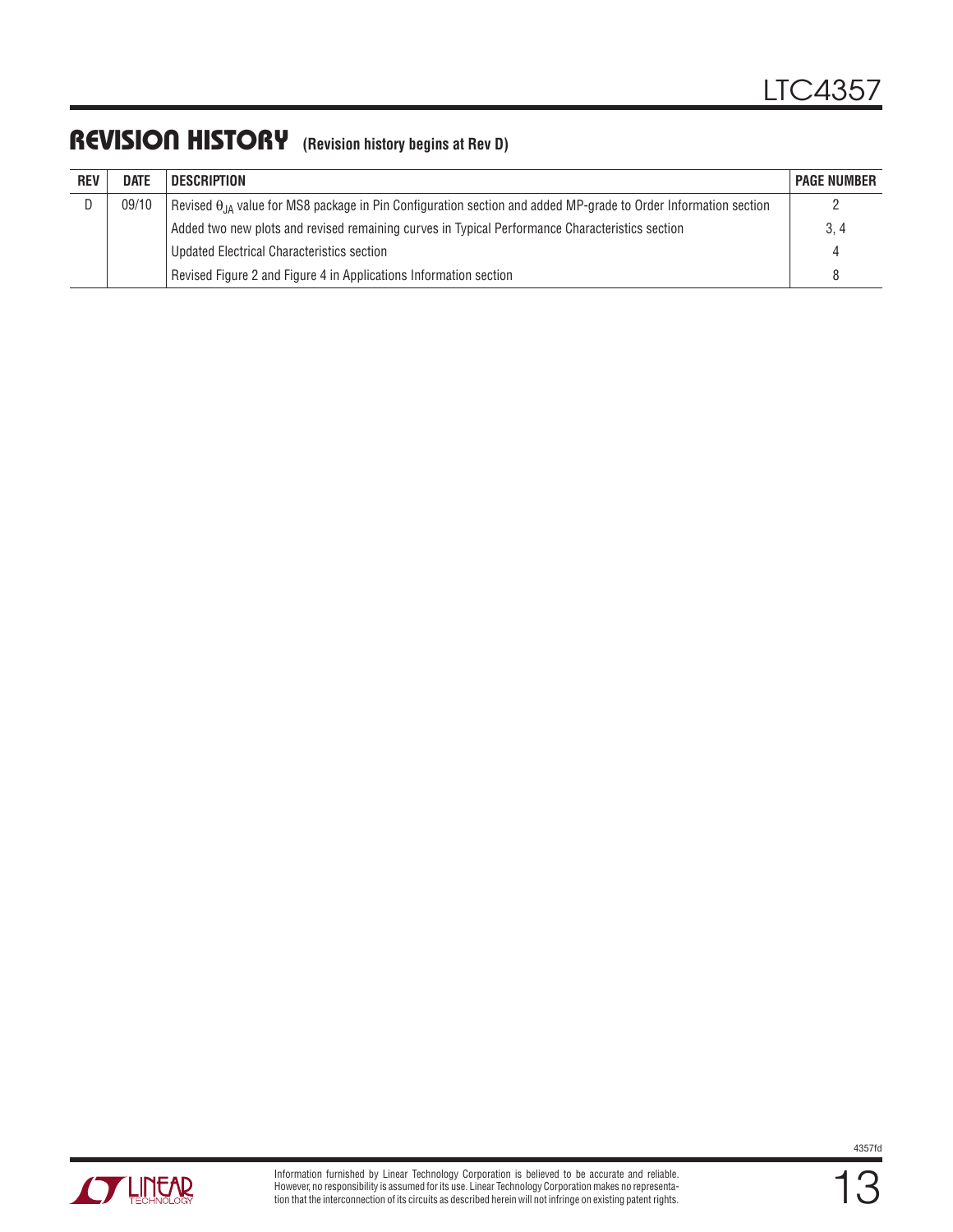## Typical Application



#### **Plug-In Card Input Diode for Supply Hold-Up**

#### Related Parts

| <b>PART NUMBER</b>                            | <b>DESCRIPTION</b>                                                        | <b>COMMENTS</b>                                                                                               |
|-----------------------------------------------|---------------------------------------------------------------------------|---------------------------------------------------------------------------------------------------------------|
| LT1641-1/LT1641-2                             | Positive High Voltage Hot Swap Controllers                                | Active Current Limiting, Supplies from 9V to 80V                                                              |
| LTC1921                                       | Dual -48V Supply and Fuse Monitor                                         | UV/OV Monitor, -10V to -80V Operation, MSOP Package                                                           |
| LT4250                                        | -48V Hot Swap Controller                                                  | Active Current Limiting, Supplies from -18V to -80V                                                           |
| LTC4251/LTC4251-1/<br>LTC4251-2               | -48V Hot Swap Controllers in SOT-23                                       | Fast Active Current Limiting, Supplies from -15V                                                              |
| LTC4252-1/LTC4252-2/<br>LTC4252-1A/LTC4252-2A | -48V Hot Swap Controllers in MS8/MS10                                     | Fast Active Current Limiting, Supplies from -15V, Drain Accelerated<br>Response                               |
| LTC4253                                       | -48V Hot Swap Controller with Sequencer                                   | Fast Active Current Limiting, Supplies from -15V, Drain Accelerated<br>Response, Sequenced Power Good Outputs |
| LT4256                                        | Positive 48V Hot Swap Controller with<br>Open-Circuit Detect              | Foldback Current Limiting, Open-Circuit and Overcurrent Fault Output,<br>Up to 80V Supply                     |
| LTC4260                                       | Positive High Voltage Hot Swap Controller                                 | With I <sup>2</sup> C and ADC, Supplies from 8.5V to 80V                                                      |
| LTC4261                                       | Negative High Voltage Hot Swap Controller                                 | With I <sup>2</sup> C and 10-Bit ADC, Adjustable Inrush and Overcurrent Limits                                |
| LTC4352                                       | <b>Ideal Diode Controller with Monitor</b>                                | Controls N-Channel MOSFET, OV to 18V Operation                                                                |
| LTC4354                                       | Negative Voltage Diode-OR Controller<br>and Monitor                       | Controls Two N-Channel MOSFETs, 1µs Turn-Off, 80V Operation                                                   |
| LTC4355                                       | Positive Voltage Diode-OR Controller<br>and Monitor                       | Controls Two N-Channel MOSFETs, 0.5µs Turn-Off, 80V Operation                                                 |
| LT4356-1/LT4356-2/<br>LT4356-3                | Surge Stopper, Overvoltage and Overcurrent<br><b>Protection Regulator</b> | Wide Operation Range: 4V to 80V, Reverse Input Protection to -60V,<br>Adjustable Output Clamp Voltage         |